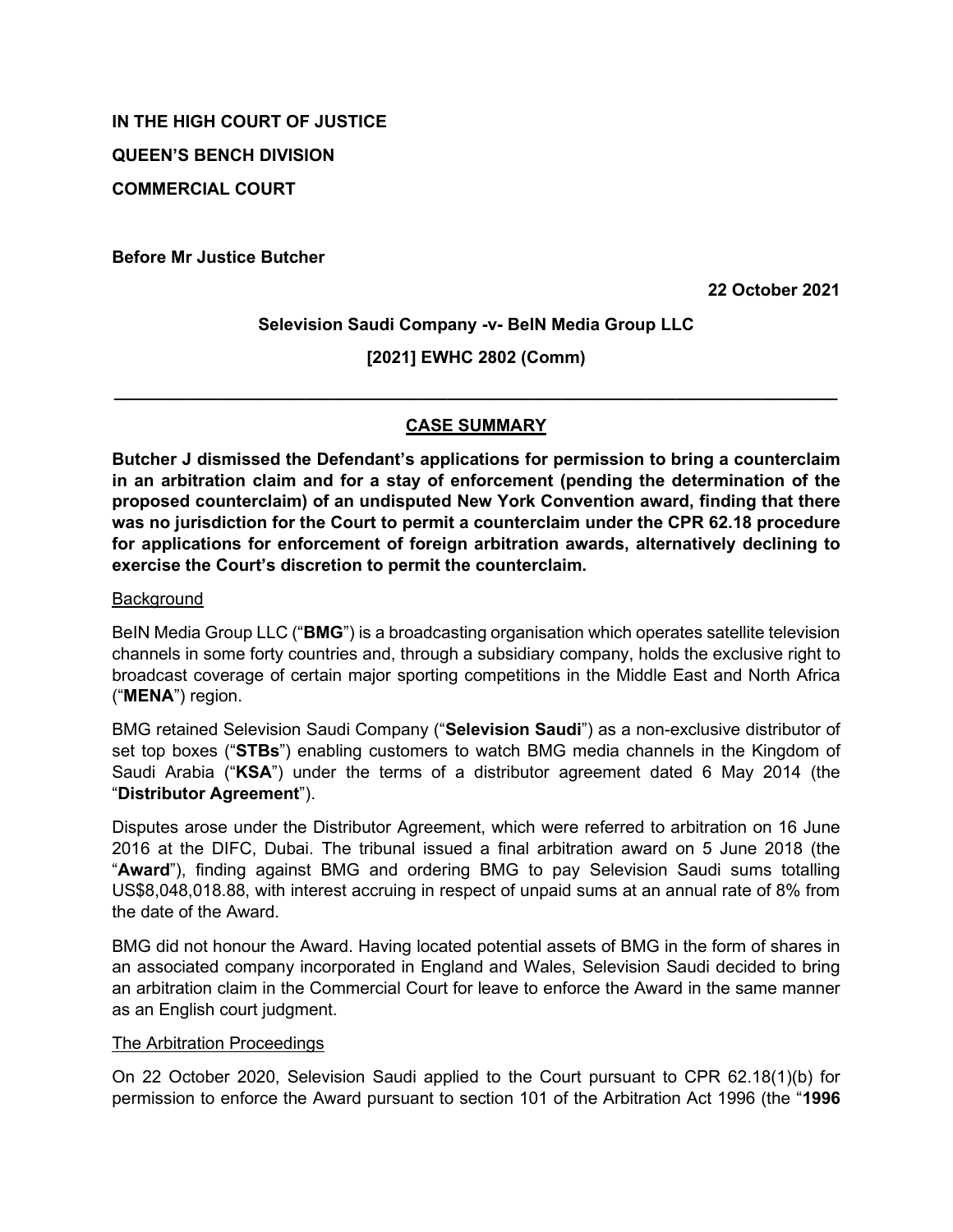**Act**") by issuing an arbitration claim form (the "**Claim Form**"). The application was made without notice, as permitted under CPR 62.18(1).

Selevision Saudi stated in its Claim Form that it proposed to serve BMG with the arbitral proceedings. In consequence, the order which Selevision Saudi sought and which was granted by Cockerill J on 31 October 2020 included an order that:

"*The Claimant shall serve the Arbitration Claim Form, this Order and the Application on the Defendant...*"

By order of Andrew Baker J, it was declared that service of the Claim Form on BMG had been duly effected. On 21 December 2020, BMG filed an Acknowledgment on Service in which it indicated that it intended to contest the claim, and on 11 January 2021 it issued applications: (i) for permission to bring a counterclaim; (ii) for permission to bring Part 20 proceedings against a third party and to serve him out of the jurisdiction; and (iii) for a stay of enforcement of the Award pending final determination of the proceedings. The nature of BMG's proposed counterclaim is summarised at [17] to [21] of the Judgment.

### Principal Issue

The central issue which Butcher J had to determine was whether the Court had any jurisdiction to allow a counterclaim in the context of an application under CPR 62.18 for leave to enforce a New York Convention Award.

BMG's submissions in this respect were that:

- 1. Selevision Saudi had elected to seek an order that it should serve the Claim Form, and such an order was duly made pursuant to CPR 62.18(2);
- 2. BMG had acknowledged service, such that CPR 62.18(3) was engaged, which provides that the arbitration proceedings are to continue as if they were an arbitration claim under Section I of CPR 62;
- 3. CPR 62.3(1), in Section I of CPR 62, provides that arbitration claims must be started by the issue of an arbitration claim form in accordance with the Part 8 procedure;
- 4. therefore, the Part 8 procedure applied to these proceedings; and
- 5. pursuant to CPR 8.7, Part 20 claims are allowed under the Part 8 procedure, with the Court's permission.

By contrast, Selevision Saudi contended that:

- 1. the reference in CPR 62.18(3) to proceedings 'continuing' as if an arbitration claim under Section I does not refer back to CPR 62.3(1) which is concerned only with starting an arbitration claim, instead it looks back to Section I for the procedure for the conduct of the proceedings post commencement, which is to be found in CPR 62.7 and not in Part 8; and
- 2. even if it did look back to CPR 62.3(1), the reference in that Rule to *issuing* an arbitration claim form in accordance with the Part 8 procedure did not mean that all the features of Part 8 become applicable to an application to enforce an award.

#### Judgment

In his judgment on this issue (at [23] to [30]) Butcher J found that, whilst the relevant Rules are not currently expressed with the clarity which would be desirable: